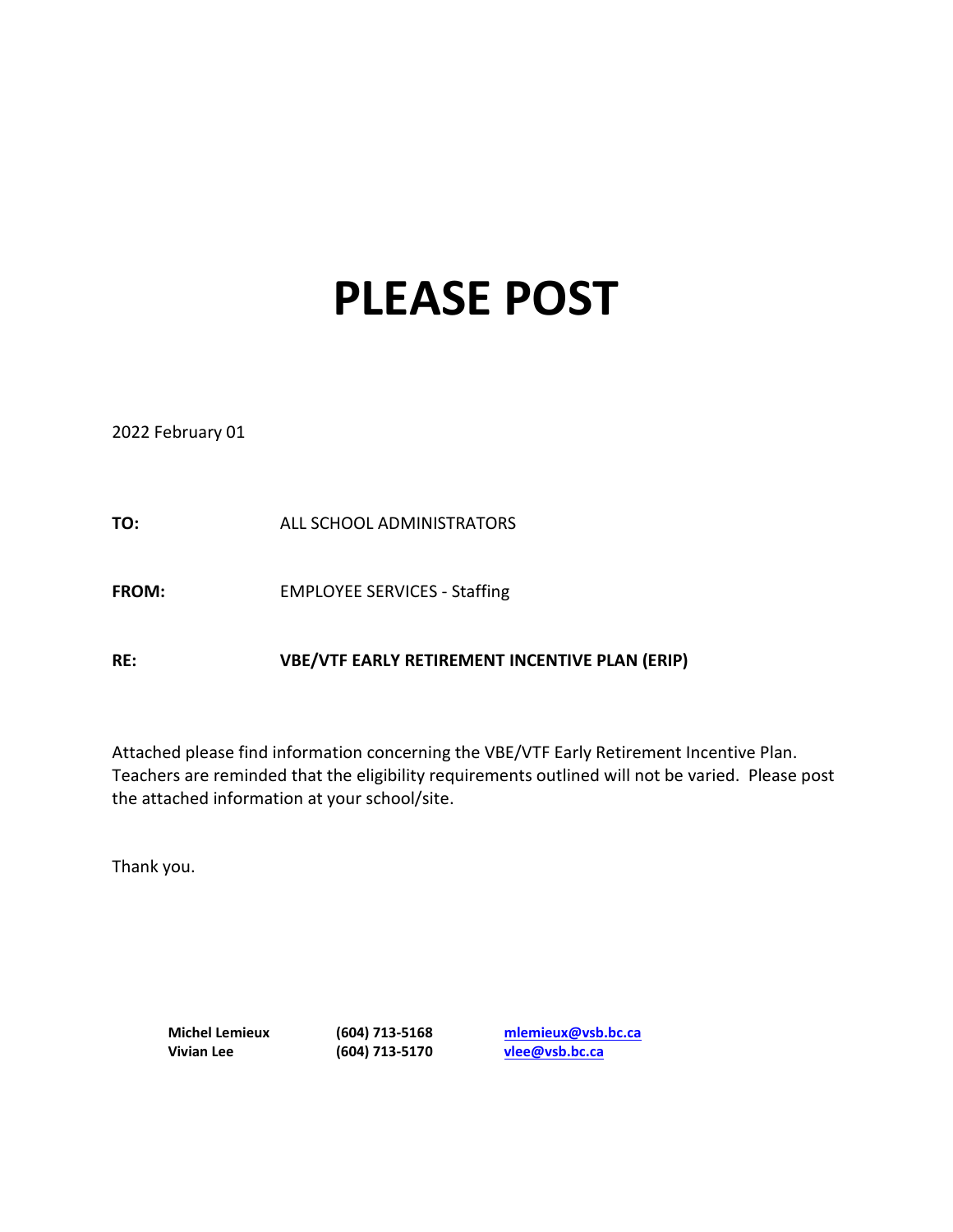

- 1. Submit a letter to Employee Services Vancouver Board of Education by 2022 May 31 stating the following:
	- That you are going to retire as of 2022 June 30.
	- That you are interested in the Early Retirement Incentive Plan (ERIP).
	- Your full name, employee ID number, and school on the letter.
- 2. Once the letter is received, Employee Services will:
	- Acknowledge your retirement by letter.
	- Staff will review all the criteria to ensure that you qualify for the Early Retirement Incentive Plan (ERIP).
- 3. The Teachers Pension Corporation provides online services through "**My account**" [http://www.pensionsbc.ca](http://www.pensionsbc.ca/) for you to elect retirement and begin collecting your pension. Please contact their office at 1-800-665-6770 if you have any difficulties with the service. *The Pension Corporation requires you to make notification of your retirement to them. The Vancouver Board of Education cannot notify the Pension Corporation on your behalf.*
- 4. If you are eligible for the ERIP, the Compensation and Benefits Specialist in Employee Services will advise you in writing in the month of June about your ERIP entitlement and the amount that may be eligible to transfer to a Registered Retirement Savings Plan.

A "Method of Payment" form will be forwarded to you to complete, advising the Payroll Department - Vancouver Board of Education if you wish to transfer all or a part of the retirement allowance to a RRSP.

5. Please note the following **cancellation dates of your benefits** when completing your benefit application forms with the Teachers Pension Plan:

| • Medical Services Plan    | 2022 August 31 |
|----------------------------|----------------|
| • Extended Health Benefits | 2022 August 31 |
| • Dental Benefits          | 2022 August 31 |
| • Group Life               | 2022 August 31 |
| • Voluntary Life Coverage  | 2022 August 31 |

6. ERIPS are paid out in early July and your final pay and pensionable service is reported to the Pension Corporation by 2022 July 08.